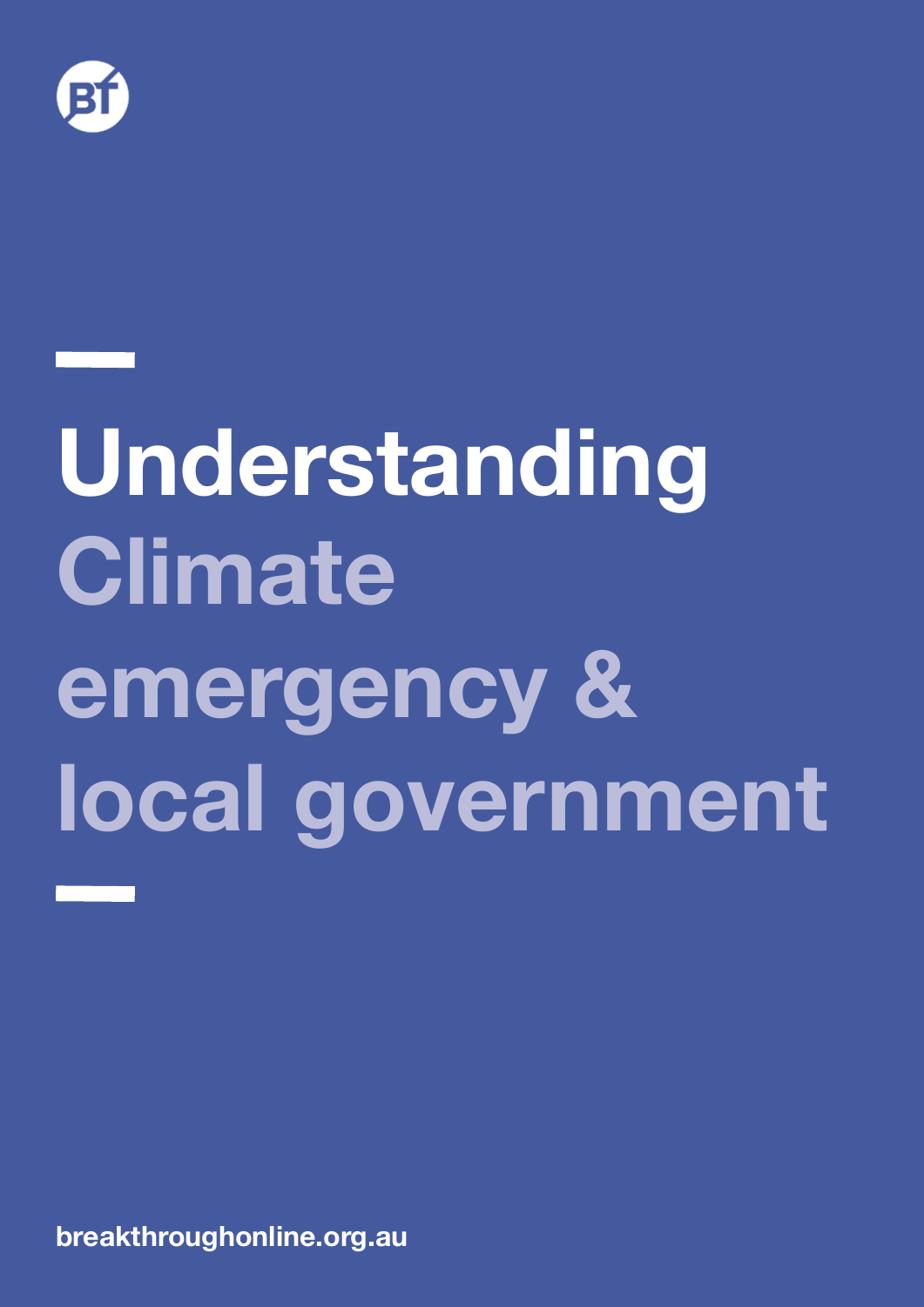

**Our climate** is already too hot, with dangerous heatwaves and bushfires, droughts and crop failures, and coastal flooding becoming more intense and destructive.

Accelerating climate warming could result in social breakdown and global economic crisis.

But Australia's government, held back by vested interests, is failing to protect us and the things we care about.

Like other emergencies, together we need to take every possible effort to restore a safe, healthy climate. We have the resources and knowledge to succeed.

If the government makes climate its primary focus and strives to make big changes within a decade, and the community makes a wholehearted effort, we can succeed.

This guide explains:

- The scientific evidence of the emergency;
- The crucial initiating role of local government; and
- What is an emergency response.

Written by David Spratt with thanks to Philip Sutton, Margaret Hender, Luke Taylor and Ian Dunlop, and Bryony Edwards and Adrian Whitehead at caceonline.org

#### June 2019

## **Is climate an emergency?**

An emergency situation is a threat to people, property and/or society that has the potential to overwhelm them. So why has climate warming now reached this emergency condition?

With the present level of warming — 1.1°C higher than the late nineteenth century — the Earth is already too hot and unsafe: we are in danger now, not just in the future. Catastrophic heatwaves and bushfires, droughts and crop failures, and cyclones and coastal flooding are reaching around the globe: from the Mediterranean to Mozambique, from south Asia to the Philippines, in the Pacific and across the United States.

The Great Barrier Reef and other coral systems are dying, and the world is now facing the sixth mass extinction in history. The world's insects are hurtling down a path to extinction, threatening a "catastrophic collapse of nature's ecosystems", according to a recent global scientific review which found that the total mass of insects is falling by a precipitous 2.5% a year.

As well, we are greatly exceeding Earth's limits. The growth in physical resource use is unsustainable, and will lead to resource and economic overshoot and collapse unless we change path.

Climate change is contributing to food and water shortages and declining crop yields. Rising food prices driven by drought, wildfire and harvest failures have already become catalysts for social breakdown and conflict across the Middle East, the Maghreb and the Sahel. Climate change has become an accelerant to social instability.

Drought, desertification and high food prices were drivers of the terrible civil war in Syria and the displacement of 11 million people, which led to the European refugee crisis. This in turn created political difficulties within the European Union and many of its members with the rise of far-right parties. National security analysts say that if warming reaches 3°C — which the world will exceed in three to four decades on current policies — the international order between nations will break down and the world might move into a state of "outright chaos".

#### **Tipping points**

Of particular concern are climate tipping points, the passing of critical thresholds which result in step changes in the climate system that are irreversible on human timescales without herculean human interventions. We have already passed some of these, including for a multimetre sea-level rise from the melt of West Antarctic glaciers, the loss of the world's coral ecosystems, and conditions in summer where there will be no sea (floating) ice left in the Arctic. Some other potential tipping points and big changes in important climate system elements— such as the loss of the Greenland Ice Sheet and the Amazon rainforest — are not that far away.

Recently, attention has been given to a "hothouse Earth" scenario, in which system feedbacks and their mutual interaction could drive the Earth System climate to a "point of no return", whereby further warming would become self-sustaining. This "hothouse Earth" planetary threshold could exist at a temperature rise as low as 2°C, possibly even lower.

#### **International failure**

Yet the failure so far of nations collectively to face the climate crisis means that these are precisely the sorts of events we are heading towards. If the current commitments by nations under the Paris Agreement to reduce their greenhouse pollution are not greatly improved, we face catastrophic warming of at least 3°C within a lifetime and possibly 5°C by century's end, threatening to make large parts of the world and food-growing lands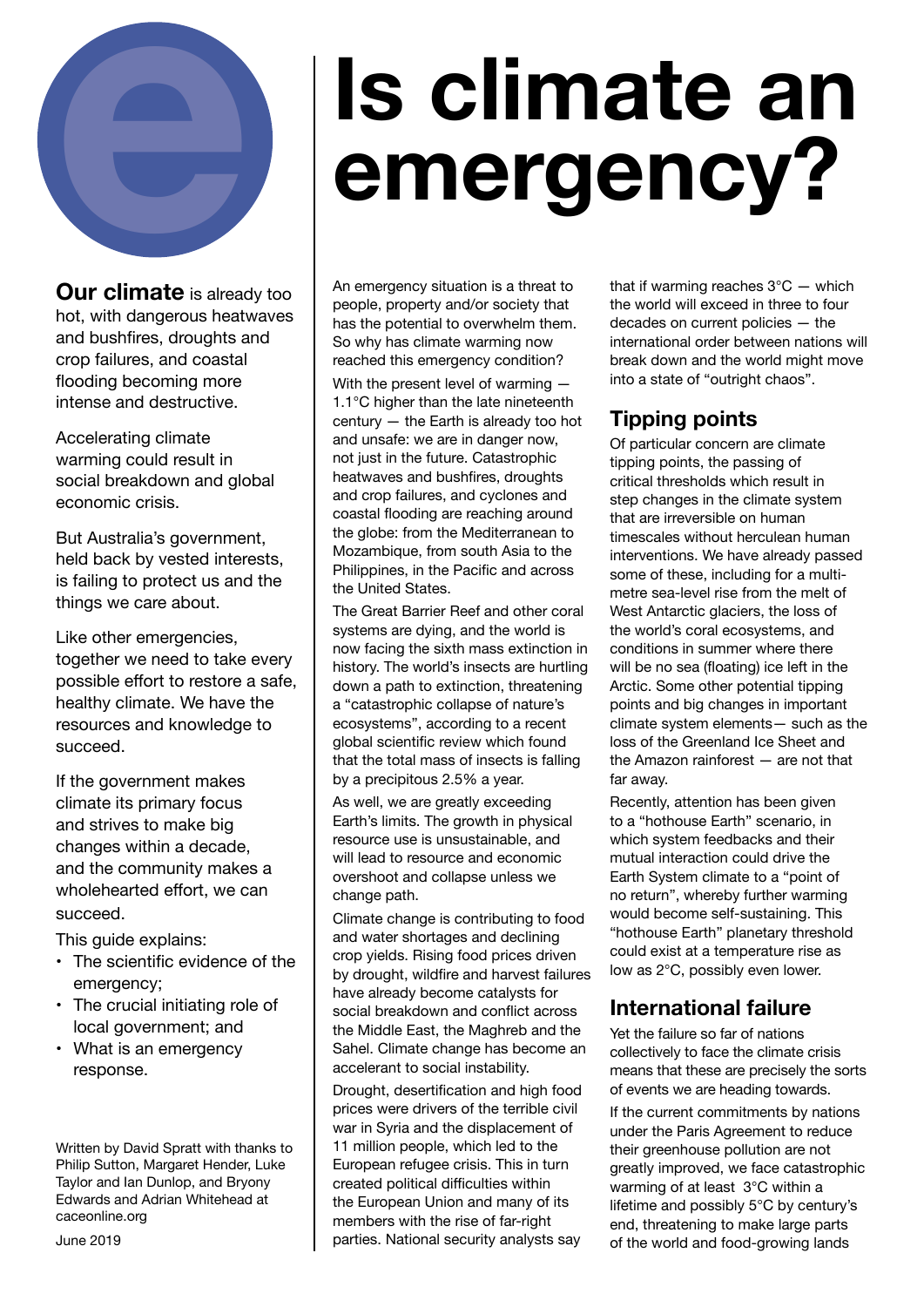Fire-killed ancient pencil pines at Lake Mackenzie, Tasmanian Wilderness World Heritage Area.



uninhabitable. This includes regions ruined by drought and desertification (for example, Australia's Murray-Darling Basin, sub-Saharan Africa, southern Mediterranean, southwestern USA), areas too hot to live in year-round (parts of south and southeast Asia) or rising seas (for example, the food-growing river deltas in India, Vietnam, Bangladesh and Egypt). We have learned from studies of past climates that the current level of greenhouse gases produced conditions that would be catastrophic for today's human society. In the mid-Pliocene around three million years ago, greenhouse gas levels were similar to today and temperatures were around 3°C warmer and sea levels at least 25 metres higher.

#### **Risk to civilisation**

Climate warming is an existential risk to human civilisation. Scientists warn that warming of 4°C is incompatible with an organised global community, is devastating to the majority of ecosystems, and has a high probability of not being stable. The World Bank says it may be "beyond adaptation". But an existential threat may also exist for many peoples and regions at a significantly lower level of warming.

The Emeritus Director of the Potsdam Institute, Prof. Hans Joachim Schellnhuber, warns that "climate change is now reaching the endgame, where very soon humanity

must choose between taking unprecedented action, or accepting that it has been left too late and bear the consequences". He says that if we continue down the present path "there is a very big risk that we will just end our civilisation. The human species will survive somehow but we will destroy almost everything we have built up over the last two thousand years".

#### **Solutions**

Our responsibility is to match actions to the size and urgency of the problem, in order to protect who and what we care about. We have four levers at our disposal:

- The **carbon neutral lever**: zero emissions of carbon dioxide with renewable energy, electric transport and changes to industrial processes.
- The **super pollutant lever**: cutting short-lived climate pollutants such as methane to the maximum extent possible by ending emissions from fossil fuel extraction and through changes to farming and landmanagement processes.
- Atmospheric **carbon extraction lever**: thinning the warming blanket in the atmosphere by drawing down all the excess carbon dioxide.
- Policy options to **cool the planet** if there is a demonstrable, clear, net environmental and social benefit.

## **Talking about the climate emergency**

Polling from The Australia Institute has found that a clear majority of Australians agree that "the nation is facing a climate emergency" requiring emergency action and that, in response, governments should "mobilise all of society" like they did during the world wars.

Public health promotion campaigns such as not smoking show that the messages that work best combine a personally relevant description of the threat (fear), and a clear exposition of the solution with a clear path of available actions to address it (hope).

Counterposing "fear" and "hope" narratives is a false dichotomy, because both are needed. When fear is combined with hope, this can create an emotional drive that motivates a change of habit.

In their hearts, people value many of the same things: good relationships with friends and family, providing for and supporting their families and making a positive social contribution.

The "health, wellbeing and livelihood" frame is an opportunity to spell out not just the centrality of the climate change threat, but how it impacts on, and threatens, each and every aspect of our lives, including jobs, transport, energy infrastructure, the economy, where we live and even where we holiday.

It can activate and reinforce values of empathy, responsibility and opportunity. These values are commonly held by both conservatives and progressives.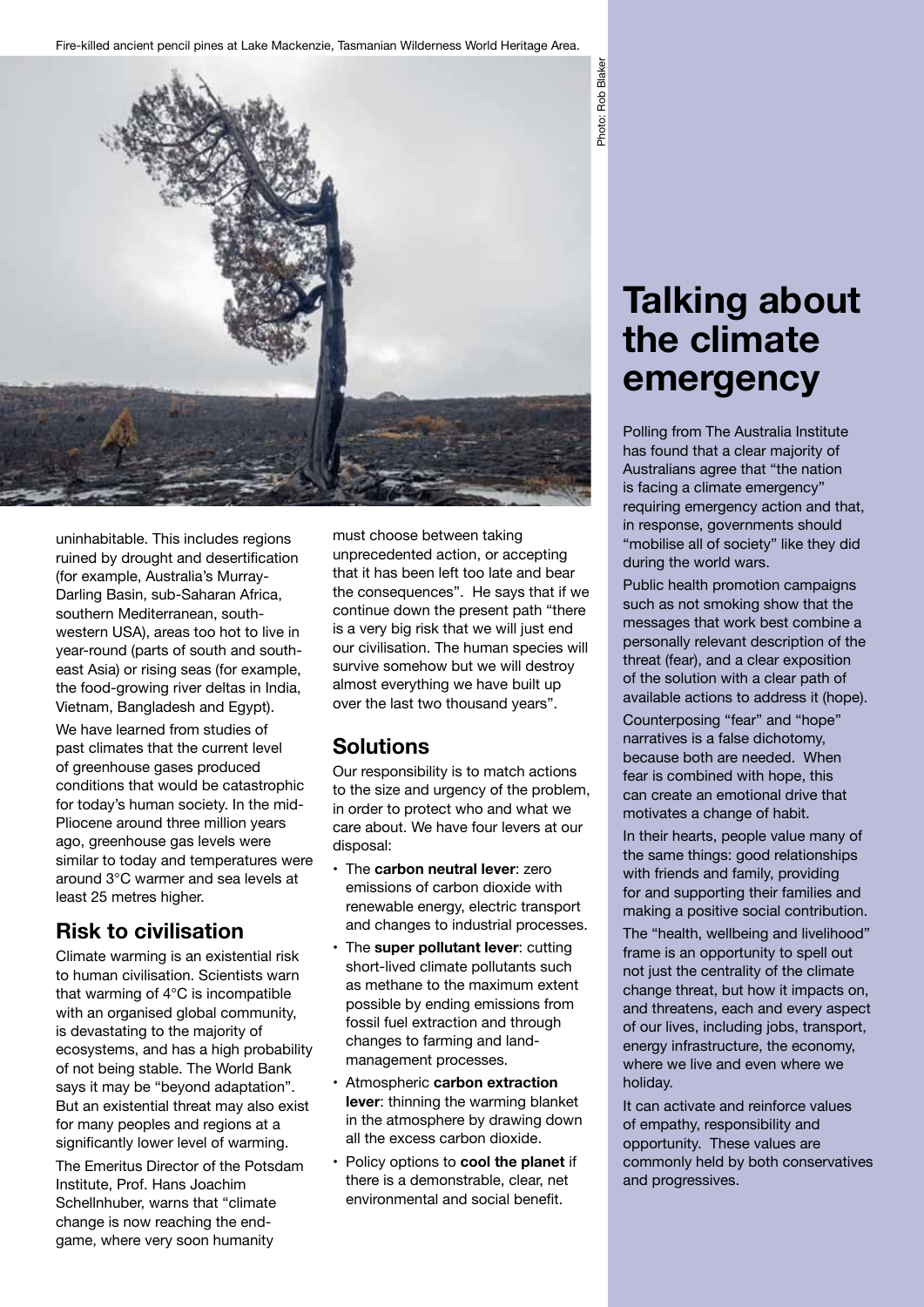

**The purpose** of climate emergency declaration campaigning is to accelerate sustained and meaningful action by all levels of government, and for people globally to engage with the challenge of avoiding catastrophic climate change and restoring a safe climate.

The goal is to provide maximum protection for the local community and for people, civilisation and species globally, especially the most vulnerable, and to enable local communities to be strong in the face of any unavoidable dangerous climate impacts.

The use of the term "emergency" is a way of signalling the need to go beyond reform-as-usual.

The strategy is to start with local governments because it is easier to find innovative local governments to be early movers than it is to get state and national governments to take on the climate emergency response approach. Local councils and communities have an indispensable role in helping to build a national and global response.

## **Role of local government**

#### **Why start with local government?**

In an emergency, society devotes all available resources needed to solve the problem. That means a leading role for the national government, which has the greatest capacity to plan, invest taxes, direct resources, coordinate and set a regulatory framework for effective emergency action. But it also requires every level of government and the community to work together.

Local government is generally more open, democratic and flexible, and less controlled by big money and big party politics, than State and federal politics. Community activism can build change more quickly at the local level. By June 2019, more than 600 governments in 13 countries covering 80 million people had recognised or declared a climate emergency (for updated figures, see bit.ly/ce-governments).

Most of these councils have committed to community-wide net zero emissions in around 10 years.

In a nutshell, we can start where the community support can most effectively be built, whilst recognising that local climate emergency action is both a building block to a wider and national effort, and also an indispensable, continuing element of change in its own right.

#### **Local campaigning**

The trajectory and impacts of climate warming are more severe than most policymakers have been willing to admit. Most people in professional politics are less informed about this topic than they imagine.

A big engagement effort is required, including through local community education and campaigns, workshops and forums, and petitions to build awareness of the need for a climate emergency plan, including at council level. Meeting with councillors to get

commitments, and making climate a key issue in local government elections by supporting candidates with strong climate credentials and voting out intransigent councillors, have been successful tactics.

As local leaders step up and show the way, a clear understanding of the climate emergency spreads both deeper into the local community, wider into the local political networks, and upwards to State and territory governments and to the national government.

#### **What can councils do?**

Councils generally do not have the regulatory powers or financial clout of national governments, and they cannot reverse global warming by themselves, but they can get the ball rolling.

So the most important action of councils is to advocate to higher levels of government for emergency action.

They can lead the way in their own actions and pressure other levels of government to support healthier, more resilient and sustainable local communities powered by locally generated low-carbon energy, served by affordable and sustainable transport, higher quality and more efficient housing stock, and fed by sustainable food and land systems.

This must be backed up by meaningful emergency action:

- to eliminate emissions from the council's own operations;
- by developing and supporting projects to eliminate emissions across the whole municipality;
- by maximising drawdown of carbon dioxide within the municipality and beyond;
- by building local community resilience and looking after the most vulnerable members of the community in the face of a warming world with more extreme climate events.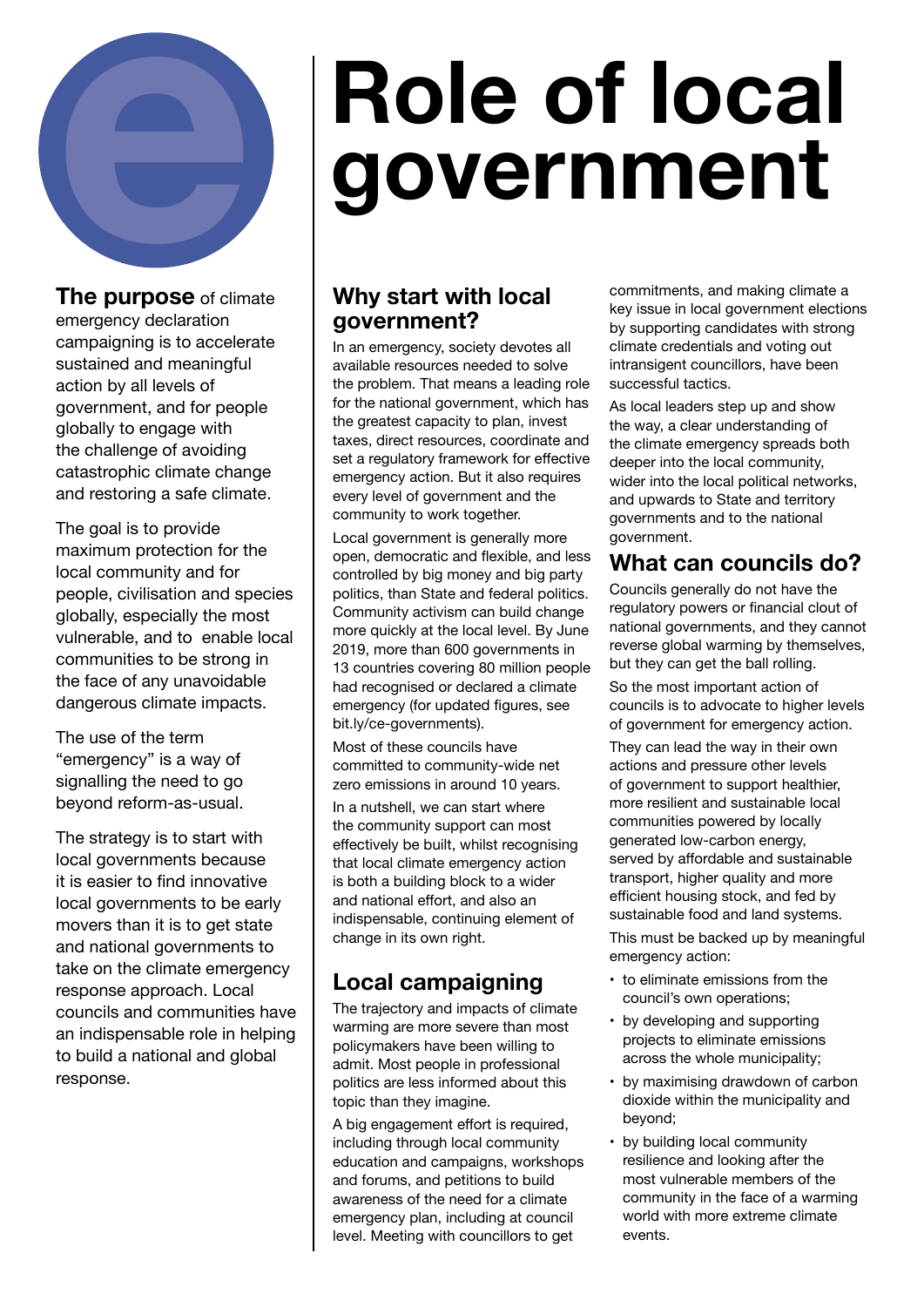### **Getting it done**

In emergency mobilisation mode, governments allocate all discretionary funds available to the task of community education, advocacy for action by other levels of governments, mitigation (to end greenhouse gas emissions), draw down excess carbon dioxide and resilience building in the local area. It is also about building knowledge in government and the community about the science, projected local impacts, risk frameworks, solutions and strategies.

**Advocacy and education** is the most important role for council:

- **Sideways:** Encouraging other councils to take on a climate emergency response – to build the base of a community mandate for emergency action by all levels of government.
- **Upwards**: Lobbying State and national governments to adopt, fund, invest and regulate for a climate emergency response.
- **Downwards**: Foster local emergency action through knowledge sharing and training, capacity building, and facilitating community contributions to mitigation and building resilience. Community mobilisation is a core element in getting local councils into emergency mode and keeping action on track.

#### **Council's own emissions**

- Transform council's own properties to maximise renewable energy production and energy saving.
- Electrify council vehicle fleet.
- Source zero-emission materials for concrete and paving.
- Waste management and recycling: turn waste into biochar, target food waste, and eliminate /capture methane emissions.

#### **Local council facilities and public areas**

- Manage outdoor facilities to improve carbon drawdown in gardens and soils, urban forests, and by wetland restoration.
- Build zero-emission transport facilities: pedestrian and bike infrastructure, improved public transport integration, EV charging and promotion of car sharing and alternatives to air travel.

#### **Using planning and regulatory powers**

- Review planning code.
- Ban new fossil fuel projects in the council area.
- Higher energy standards for new construction, including gas ban.

#### **Local mitigation**

- Community renewable energy projects and financing schemes.
- Work with other levels of government to support energy efficiency and renewable energy programmes for public housing, renters and low-income households.
- Encourage consumption of low-emission foods.
- Promote low energy use in business and community facilities: smart energy, energy efficiency and conservation.
- Work with other levels of government to support zero-carbon enterprise zones and partnerships with incentives to nurture jobs, invest and innovate.
- Set up transition support services for local businesses.

## **Getting started**

- 1 Council passes a motion that recog– nises the climate emergency, and:
	- acknowledges the need for all levels of government to act;
	- calls for rapid action because "business-as-usual" transition is not fast enough;
	- sets a target date consistent with the science to reach negative emissions;
	- commits to deep community engagement in developing and implementing actions.
- 2 Develops a Climate Emergency Plan<br>
(CEP). The plan should:
	- set a target of net negative emissions in an emergency timeframe (less than 10 years);
	- quantify what council can do towards reaching the target;
	- identify what the community can do toward reaching the target;
	- identify what central governments will need to do for the target to be achieved.
- **3** Ensures the council prioritises the CEP in its Strategic Plan.
- 4 Builds the capacity of staff around<br>climate emergency and help then understand the why and how.
- 5 Communicates the climate emergency approach to the community and engages it to support the move into emergency mode.

#### **Find out more**

Council and Community Action in the Climate Emergency http://caceonline.org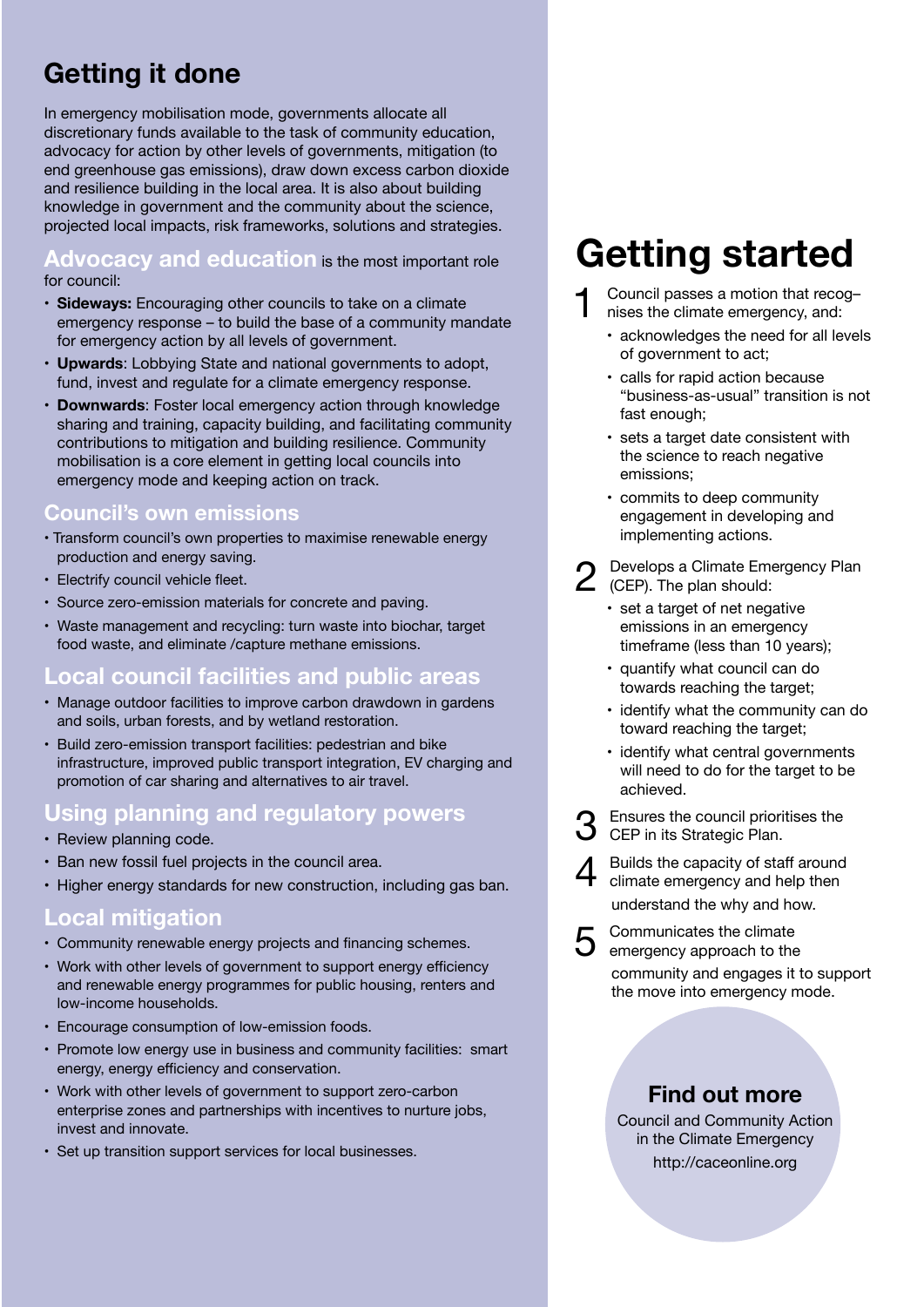

#### **Many of us** have

experienced emergency situations such as bushfires, floods or cyclones where, for the duration, nothing else matters as much as responding to the crisis.

If we want to survive, or help others effectively, we don't rush in thoughtlessly, but focus on a plan of action, implemented with thought and all possible care and speed to protect others and get to safety. Everyone chips in, with all hands on deck.

Climate warming has now created an emergency situation, which is being recognised by leading climate scientists, public leaders and community activists.

UN Secretary General António Guterres recently said that "we face a direct existential threat" for "the emergency we face".

More than 600 local government authorities in 13 countries, including Australia, the USA, Canada, the UK, Switzerland, Italy and Germany have recognised that emergency action is the only response that can fully address the scale and speed of the climate crisis.

## **Emergency threats**

**mode**

**Emergency** 

An emergency is a threat to people, property and/or society that has the potential to overwhelm them. It could be a natural disaster, a pandemic, a food–water crisis, or a more humanmade disaster such as a nuclear meltdown, war, or climate damage.

The challenge is to stop the problem from escalating out of control, and then return to safety. In responding, failure and major tradeoffs are not an option, because the consequences are grave. Action is time sensitive: delay leads to escalation and increased damage.

Emergencies may be of short, medium or long duration, and geographical impact may be local/regional, national or global. And they can be orientated to recovery or prevention.

#### **Bushfire: local emergency**

For natural emergencies, such as bushfires, emphasis is placed on anticipating how bad the disaster could be, not just on middle-of-the road projections. People are educated about these high-end risks, and the appropriate responses needed, such as making property ready and chalking out evacuation plans. Governments are expected to be honest about what needs to be done.

The response is coordinated by government. Where emergency situations are of a familiar type, plans are made well in advance for adequate labour, equipment and logistical capacity. The affected population is mobilised for firefighting, support services, and care of the vulnerable. Communities are informed and consulted. As the disaster unfolds, some "business-as-usual" functioning may be suspended: schools and other facilities closed, transport rerouted, dangerous activities prohibited, and emergency volunteers are granted leave from their work.

Mostly, there is political bipartisanship to do "whatever it takes" and no effort or resources are spared.

#### **War: long emergency**

Many of the same approaches apply to mobilisation at times of conflict. Whilst wars are terrible events, they give us insights into how nations mobilise while responding to these grave threats. As with natural disasters, plans are made for the worst that could happen, the population is mobilised in an all-out effort, and generally there is political bipartisanship.

A "whatever it takes" attitude means that government plans and directs the nation's resources and capacity towards building up the war effort. This can be done at amazing speed. After the surprise Japanese attack on the US Pacific fleet at Pearl Harbour in 1941, the US economy was transformed from the world's largest producer of consumer goods to the world's largest producer of military goods in a year. The US Government directed the whole war effort, but business boomed as the national economy grew quickly. The proportions of national economies dedicated to the effort in World War II were staggering. Military outlays in 1943 as proportion of total economy were: USA 42%; UK 55%; Germany 70%; and Japan 43%. Japan's percentage reached about 70% in 1945.

War mobilisations are characterised by crash programs to rapidly scale up capacity and innovation. Non-essential consumption is curtailed (for example, through increased taxation on certain items and sale of savings instruments such as "war bonds"), whilst the basics for everyone are guaranteed. During World War II, rationing of some essentials was accepted by the population because such action or sacrifice was understood as being fairly shared and necessary.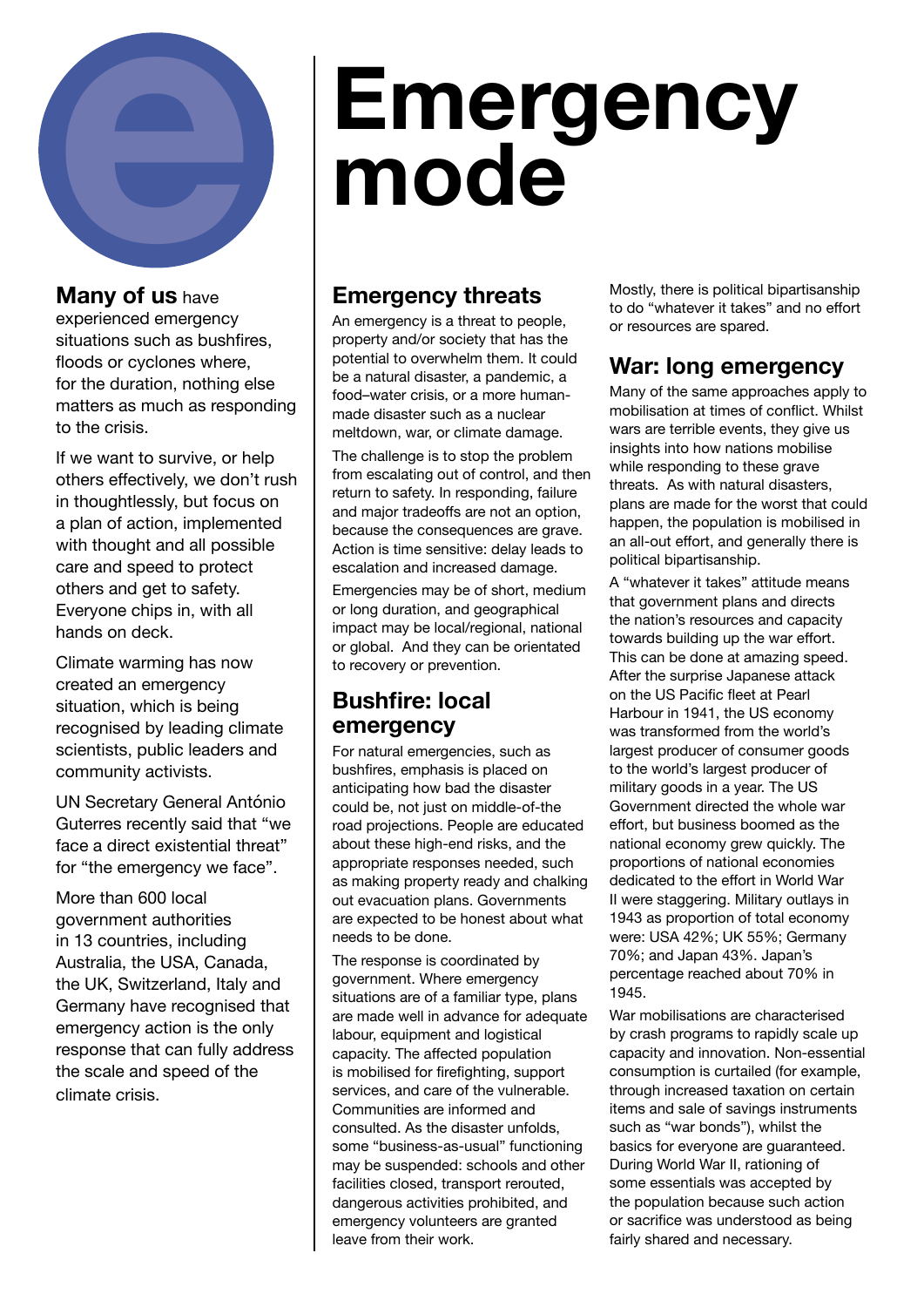#### **Emergency mode**

An emergency declaration shows that the government rates the problem as very serious, that priority will be given to resolving the crisis, that we are all in the crisis together and that, officially, "business as usual" and "reform as usual" don't apply for the duration of the crisis. Here are some characteristics of emergency mode:

Clarity of purposeIn a bushfire, one clear goal is to save all human life. With climate warming, the purpose of emergency action is to protect all people, societies and ecosystems. This is not the case with the present climate policymaking

Risk management An emergency response starts by fully assessing all the risks and potential damage, especially the "high-end" and existential risks which would be devastating for human societies. Special precautions are required if the increased likelihood of dire climate impacts are to be adequately dealt with.

#### communication Emergency

mode is a whole-of-society effort which requires an aware and motivated population. In most cases it also requires political bipartisanship. A frank discussion of the threat, the response and what that means for the society is critical for building and maintaining active commitment across the community.

**priority** During an emergency, the highest priority of the society is to deal with the crisis in hand, and sufficient resources will be applied in order to succeed. Climate Councillor Prof. Will Steffen says that getting greenhouse gas emissions down fast has to be the primary target of policy and economics (with) something "more like wartime footing" to roll out renewable energy and dramatically reimagine sectors like transportation and agriculture "at very fast rates".

Government leadership All rapid, large-scale transformations have strong government leadership in planning, coordinating and allocating resources. Only the national government has the society-wide responsibility and capacity to plan, direct resources, develop labour skills, provide funding from taxation, manage savings and investments, coordinate innovation efforts, and set a regulatory framework for effective emergency action. To do this, the prevailing neoliberal ideology (privatisation, deregulation, lowering of taxes, reduced government spending, and so on) must be suspended.

 $\boldsymbol{\mu}$ sical transformation More than anything else, climate emergency mobilisation is about the transformation of the physical economy at great speed, delivering an integrated package of solutions for a safe-climate economy, zero emissions and large-scale carbon dioxide drawdown, plus critical research and development of solutions to close the knowledge gaps.

**Fairness** We now face large-scale climate disruption: either planned by way of an emergency transition to restore a safe climate, or much worse unplanned chaos because social and physical system failure will inevitably occur as warming intensifies. This dislocation requires a focus on fairness — both internationally and within the nation — and that the burden of transformation is fairly shared. Without a sense that the emergency and the changes are both fair and necessary, the public mandate for such change is unlikely to be built or maintained.

### **Normal and emergency mode**

| <b>Normal mode</b>                                                                                     | <b>Emergency mode</b>                                                                                                    |
|--------------------------------------------------------------------------------------------------------|--------------------------------------------------------------------------------------------------------------------------|
| Challenges are<br>constrained within<br>business and reform-<br>as-usual mode                          | Society engages<br>productively with crisis,<br>but not in panic mode                                                    |
| Political media<br>management and<br>"politics as usual"                                               | The situation is assessed<br>with brutal honesty.                                                                        |
| No urgent threat is<br>perceived                                                                       | Immediate, or looming,<br>threat to life, health,<br>property, or environment<br>is perceived                            |
| Problem is not yet<br>serious and can be<br>prevented within<br>business and reform-<br>as-usual modes | High probability of<br>escalation beyond control<br>if immediate action is not<br>taken                                  |
| Time for response is not<br>a problem                                                                  | Speed of response is<br>crucial                                                                                          |
| The challenge is one of<br>many issues                                                                 | The crisis is of the highest<br>priority                                                                                 |
| A labour market is in<br>place                                                                         | Emergency project teams<br>are developed, and labour<br>planning is instituted                                           |
| Budgetary "restraint" is<br>shown                                                                      | All available/necessary<br>resources are devoted<br>to the emergency and, if<br>necessary, governments<br>borrow heavily |
| Community and<br>markets function as<br>usual                                                          | Non-essential functions<br>and consumption may be<br>curtailed or rationed                                               |
| A slow rate of change<br>occurs because of<br>systemic inertia                                         | Rapid transition and<br>scaling up occurs                                                                                |
| Market needs dominate<br>response choices and<br>thinking                                              | Planning, fostering<br>innovation and research<br>take place                                                             |
| Targets and goals are<br>determined by political<br>tradeoffs in a culture of<br>compromise            | Critical targets and goals<br>are not compromised<br>because failure is not an<br>option                                 |
| There is a lack of<br>national leadership, and<br>politics is adversarial                              | Bipartisanship and<br>effective leadership are<br>the norm                                                               |

and incremental